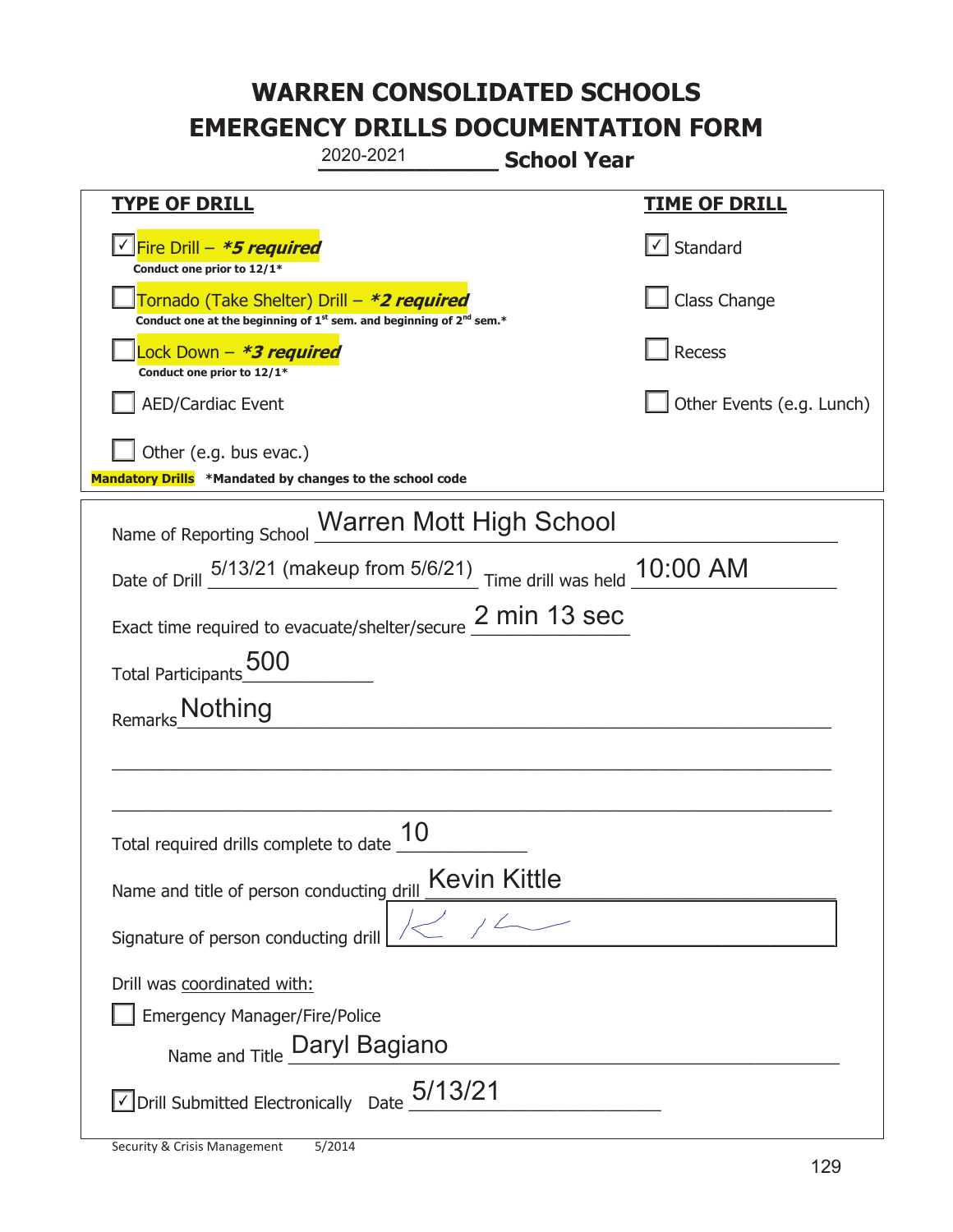|                                                                                                                                           | 2020-21        | <b>School Year</b>           |                           |
|-------------------------------------------------------------------------------------------------------------------------------------------|----------------|------------------------------|---------------------------|
| <b>TYPE OF DRILL</b>                                                                                                                      |                |                              | <u>TIME OF DRILL</u>      |
| Fire Drill - *5 required<br>Conduct one prior to 12/1*                                                                                    |                |                              | √ Standard                |
| Tornado (Take Shelter) Drill – *2 required<br>Conduct one at the beginning of 1 <sup>st</sup> sem. and beginning of 2 <sup>nd</sup> sem.* |                |                              | Class Change              |
| Lock Down - <b>*3 required</b><br>Conduct one prior to 12/1*                                                                              |                |                              | Recess                    |
| <b>AED/Cardiac Event</b>                                                                                                                  |                |                              | Other Events (e.g. Lunch) |
| Other (e.g. bus evac.)<br>Mandatory Drills *Mandated by changes to the school code                                                        |                |                              |                           |
| Name of Reporting School Warren Mott High School                                                                                          |                |                              |                           |
| Date of Drill 4/29/21                                                                                                                     |                | Time drill was held 10:00 AM |                           |
| Exact time required to evacuate/shelter/secure $2:31$                                                                                     |                |                              |                           |
| Total Participants_500                                                                                                                    |                |                              |                           |
| Remarks                                                                                                                                   |                |                              |                           |
|                                                                                                                                           |                |                              |                           |
|                                                                                                                                           |                |                              |                           |
| Total required drills complete to date                                                                                                    | $\overline{Q}$ |                              |                           |
| Name and title of person conducting drill                                                                                                 |                | <b>Kevin Kittle</b>          |                           |
| Signature of person conducting drill                                                                                                      |                |                              |                           |
| Drill was coordinated with:<br><b>Emergency Manager/Fire/Police</b>                                                                       |                |                              |                           |
|                                                                                                                                           |                |                              |                           |
| $\sqrt{\phantom{a}}$ Drill Submitted Electronically Date $\frac{4/29/21}{\phantom{a}}$                                                    |                |                              |                           |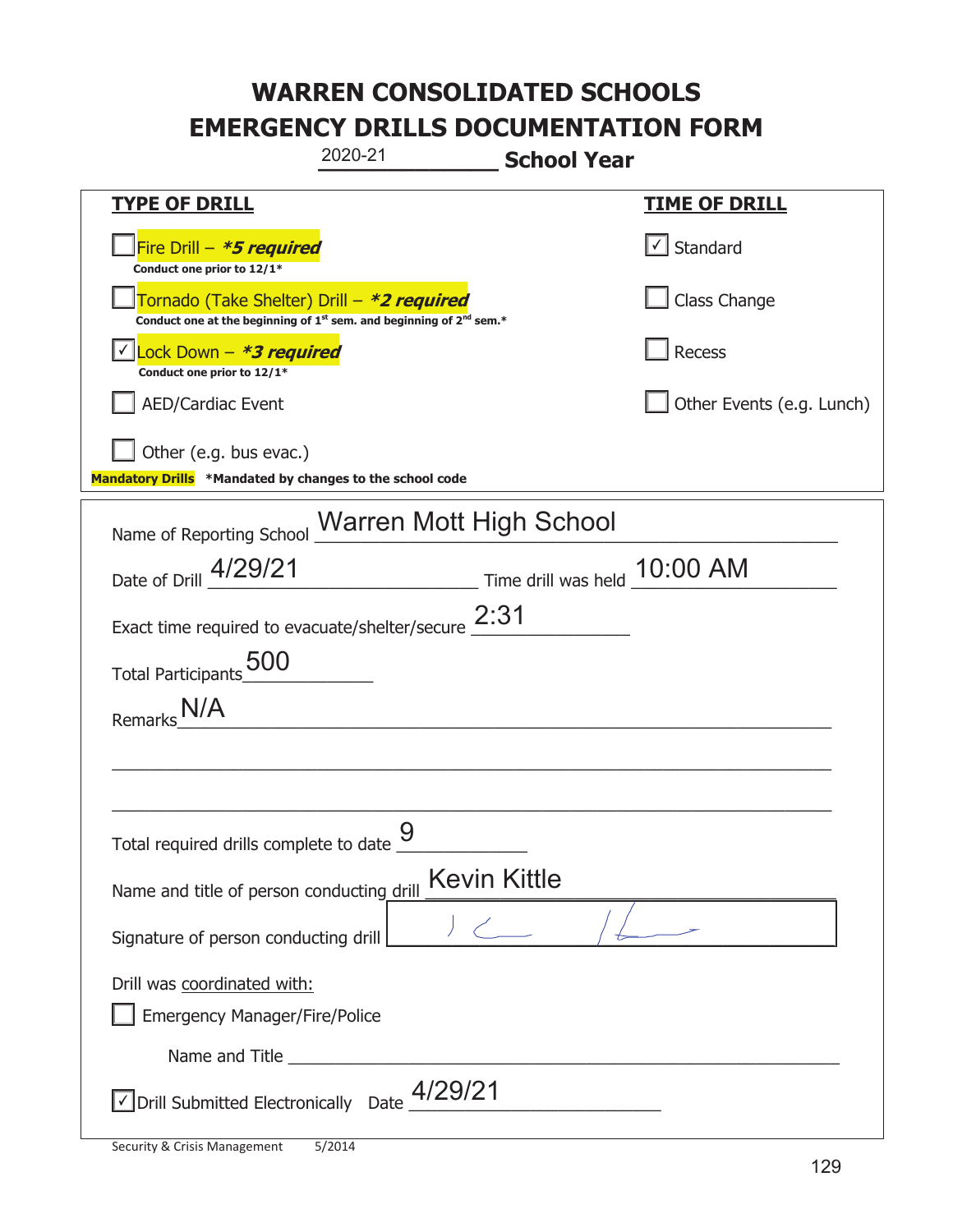|                                                                                    | 2020-2021                                                                     | <b>School Year</b>  |                           |
|------------------------------------------------------------------------------------|-------------------------------------------------------------------------------|---------------------|---------------------------|
| <b>TYPE OF DRILL</b>                                                               |                                                                               |                     | <u>TIME OF DRILL</u>      |
| √Fire Drill – <b>*5 required</b><br>Conduct one prior to 12/1*                     |                                                                               |                     | √ Standard                |
| Tornado (Take Shelter) Drill – *2 required                                         | Conduct one at the beginning of $1^{st}$ sem. and beginning of $2^{nd}$ sem.* |                     | Class Change              |
| ock Down - <b>*3 required</b><br>Conduct one prior to 12/1*                        |                                                                               |                     | Recess                    |
| <b>AED/Cardiac Event</b>                                                           |                                                                               |                     | Other Events (e.g. Lunch) |
| Other (e.g. bus evac.)<br>Mandatory Drills *Mandated by changes to the school code |                                                                               |                     |                           |
| Name of Reporting School Warren Mott High School                                   |                                                                               |                     |                           |
| Date of Drill 4/22/21 Make-up from 4/14/21 Time drill was held 1:15 PM             |                                                                               |                     |                           |
| Exact time required to evacuate/shelter/secure $\underline{1:}51$                  |                                                                               |                     |                           |
| Total Participants_00                                                              |                                                                               |                     |                           |
| Remarks                                                                            |                                                                               |                     |                           |
|                                                                                    |                                                                               |                     |                           |
|                                                                                    |                                                                               |                     |                           |
| Total required drills complete to date                                             | 8                                                                             |                     |                           |
| Name and title of person conducting drill                                          |                                                                               | <b>Kevin Kittle</b> |                           |
| Signature of person conducting drill                                               |                                                                               | 12/65               |                           |
| Drill was coordinated with:<br><b>Emergency Manager/Fire/Police</b>                | Name and Title <b>Officer Bagiano</b>                                         |                     |                           |
| $\sqrt{22/21}$ Drill Submitted Electronically Date $\frac{4/22/21}{2}$             |                                                                               |                     |                           |

t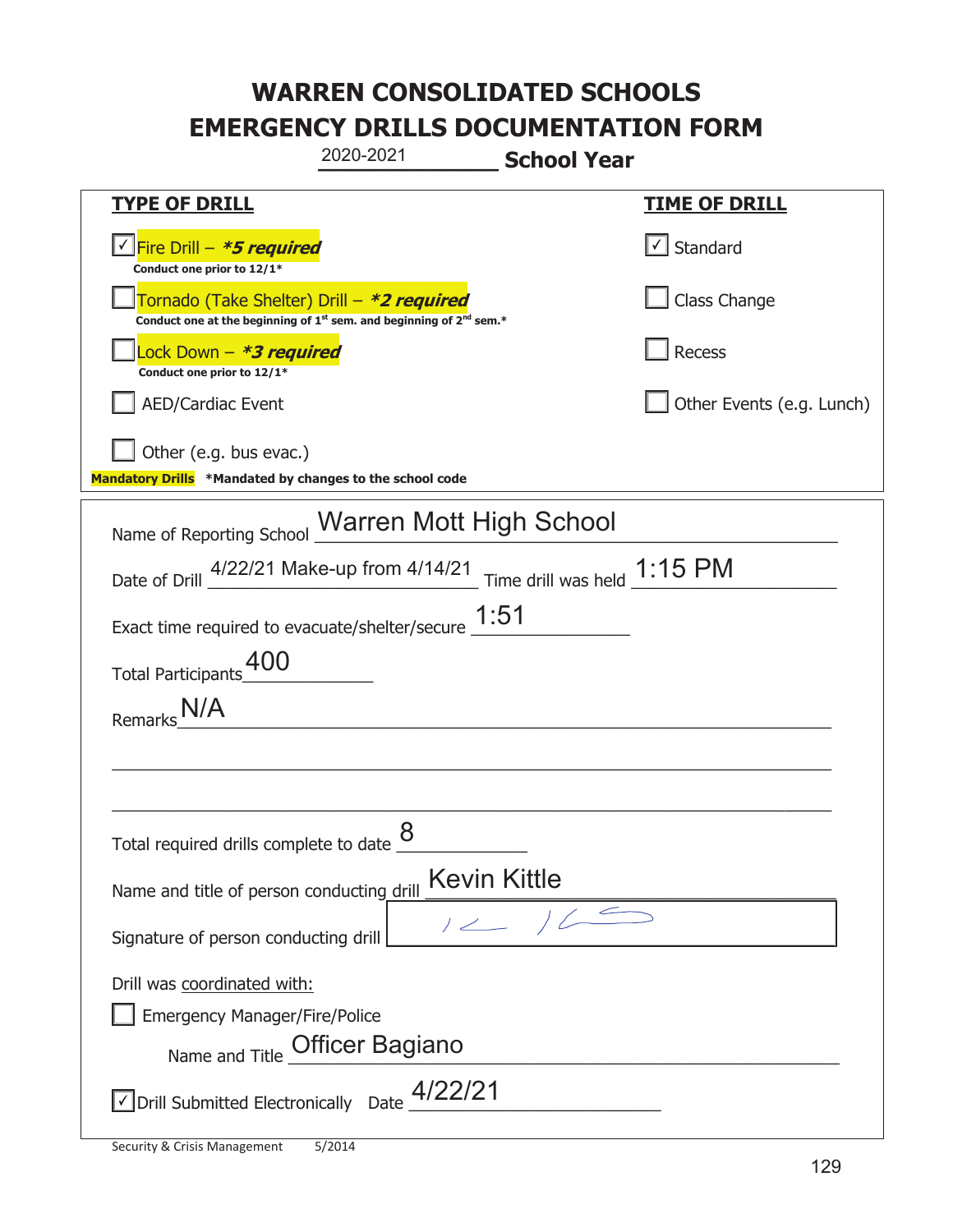| 2020-21                                                                                                                                   | <b>School Year</b>          |  |  |
|-------------------------------------------------------------------------------------------------------------------------------------------|-----------------------------|--|--|
| <b>TYPE OF DRILL</b>                                                                                                                      | <b>TIME OF DRILL</b>        |  |  |
| Fire Drill - *5 required<br>Conduct one prior to 12/1*                                                                                    | √ Standard                  |  |  |
| Tornado (Take Shelter) Drill – *2 required<br>Conduct one at the beginning of 1 <sup>st</sup> sem. and beginning of 2 <sup>nd</sup> sem.* | Class Change                |  |  |
| Lock Down - *3 required<br>Conduct one prior to 12/1*                                                                                     | Recess                      |  |  |
| <b>AED/Cardiac Event</b>                                                                                                                  | Other Events (e.g. Lunch)   |  |  |
| Other (e.g. bus evac.)<br>Mandatory Drills *Mandated by changes to the school code                                                        |                             |  |  |
| Name of Reporting School Warren Mott High School                                                                                          |                             |  |  |
| Date of Drill 3/29/2021                                                                                                                   | Time drill was held 1:00 AM |  |  |
| Exact time required to evacuate/shelter/secure $2:30$                                                                                     |                             |  |  |
| Total Participants_00                                                                                                                     |                             |  |  |
| No issues! Protocols were followed.                                                                                                       |                             |  |  |
|                                                                                                                                           |                             |  |  |
|                                                                                                                                           |                             |  |  |
| 8<br>Total required drills complete to date                                                                                               |                             |  |  |
| Name and title of person conducting drill                                                                                                 | K. Kittle                   |  |  |
| Signature of person conducting drill                                                                                                      |                             |  |  |
| Drill was coordinated with:<br><b>Emergency Manager/Fire/Police</b><br>Name and Title _Warren SRO                                         |                             |  |  |
| $\vee$ Drill Submitted Electronically Date $3/29/2021$                                                                                    |                             |  |  |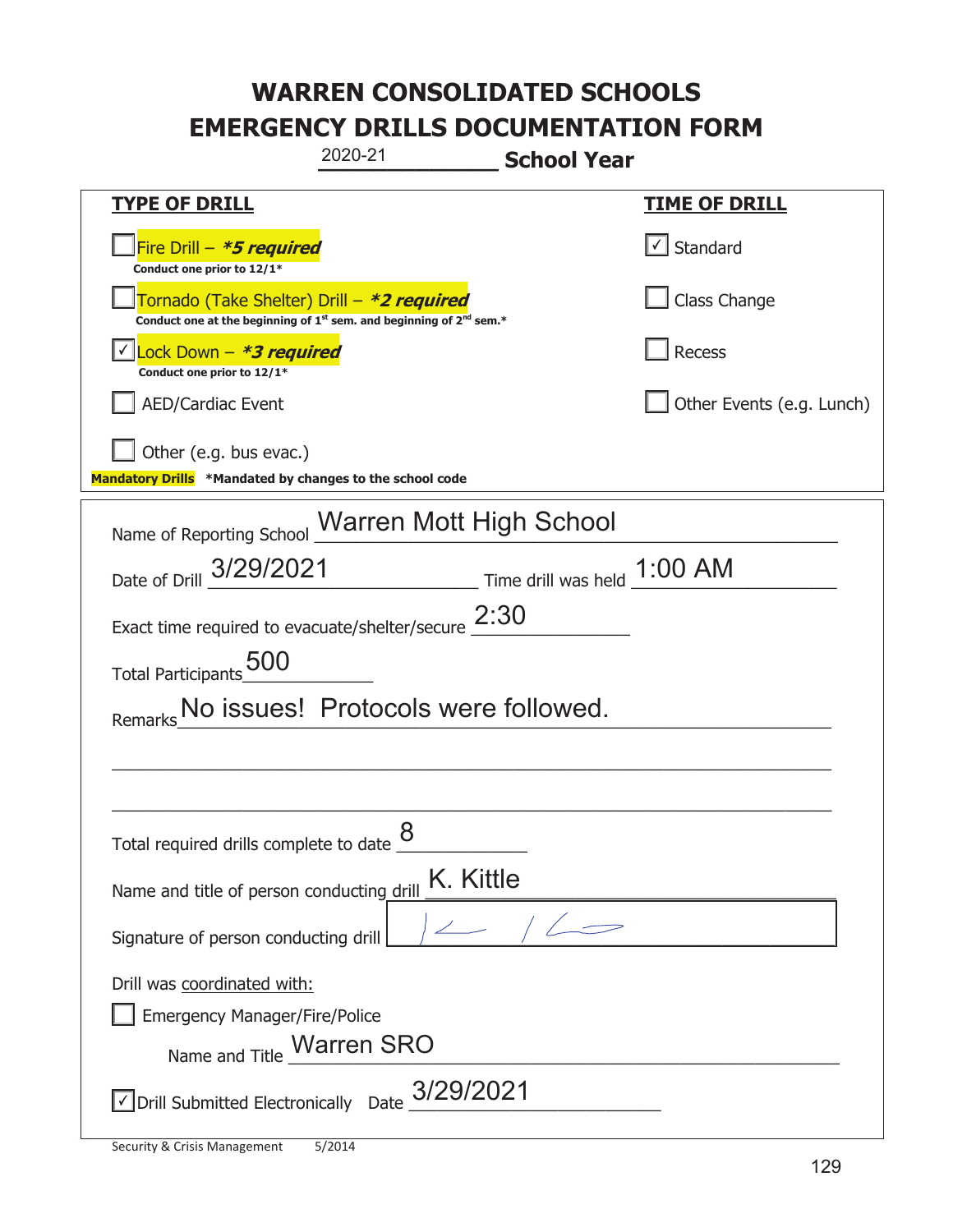| 2020-21<br><b>School Year</b>                                                                                                  |                                   |
|--------------------------------------------------------------------------------------------------------------------------------|-----------------------------------|
| <b>TYPE OF DRILL</b>                                                                                                           | <u>TIME OF DRILL</u>              |
| Fire Drill - <b>*5 required</b><br>Conduct one prior to 12/1*                                                                  | $\lfloor \angle \rfloor$ Standard |
| √ Tornado (Take Shelter) Drill – <b>*2 required</b><br>Conduct one at the beginning of $1st$ sem. and beginning of $2nd$ sem.* | Class Change                      |
| Lock Down - *3 required<br>Conduct one prior to 12/1*                                                                          | Recess                            |
| <b>AED/Cardiac Event</b>                                                                                                       | Other Events (e.g. Lunch)         |
| Other (e.g. bus evac.)<br>Mandatory Drills *Mandated by changes to the school code                                             |                                   |
| Name of Reporting School Marren Mott                                                                                           |                                   |
| Time drill was held 1:00 PM<br>Date of Drill 3/24/2021                                                                         |                                   |
| Exact time required to evacuate/shelter/secure $2:12$                                                                          |                                   |
| Total Participants <sup>25</sup>                                                                                               |                                   |
| Remarks No students were present.                                                                                              |                                   |
|                                                                                                                                |                                   |
|                                                                                                                                |                                   |
| 7<br>Total required drills complete to date                                                                                    |                                   |
| <b>Kevin Kittle</b><br>Name and title of person conducting drill                                                               |                                   |
| Signature of person conducting drill                                                                                           |                                   |
| Drill was coordinated with:                                                                                                    |                                   |
| <b>Emergency Manager/Fire/Police</b><br>Name and Title Daryl Baggiano                                                          |                                   |
|                                                                                                                                |                                   |
| $\overline{\phantom{a}}$ Drill Submitted Electronically Date $\frac{3/24/2021}{2}$                                             |                                   |

t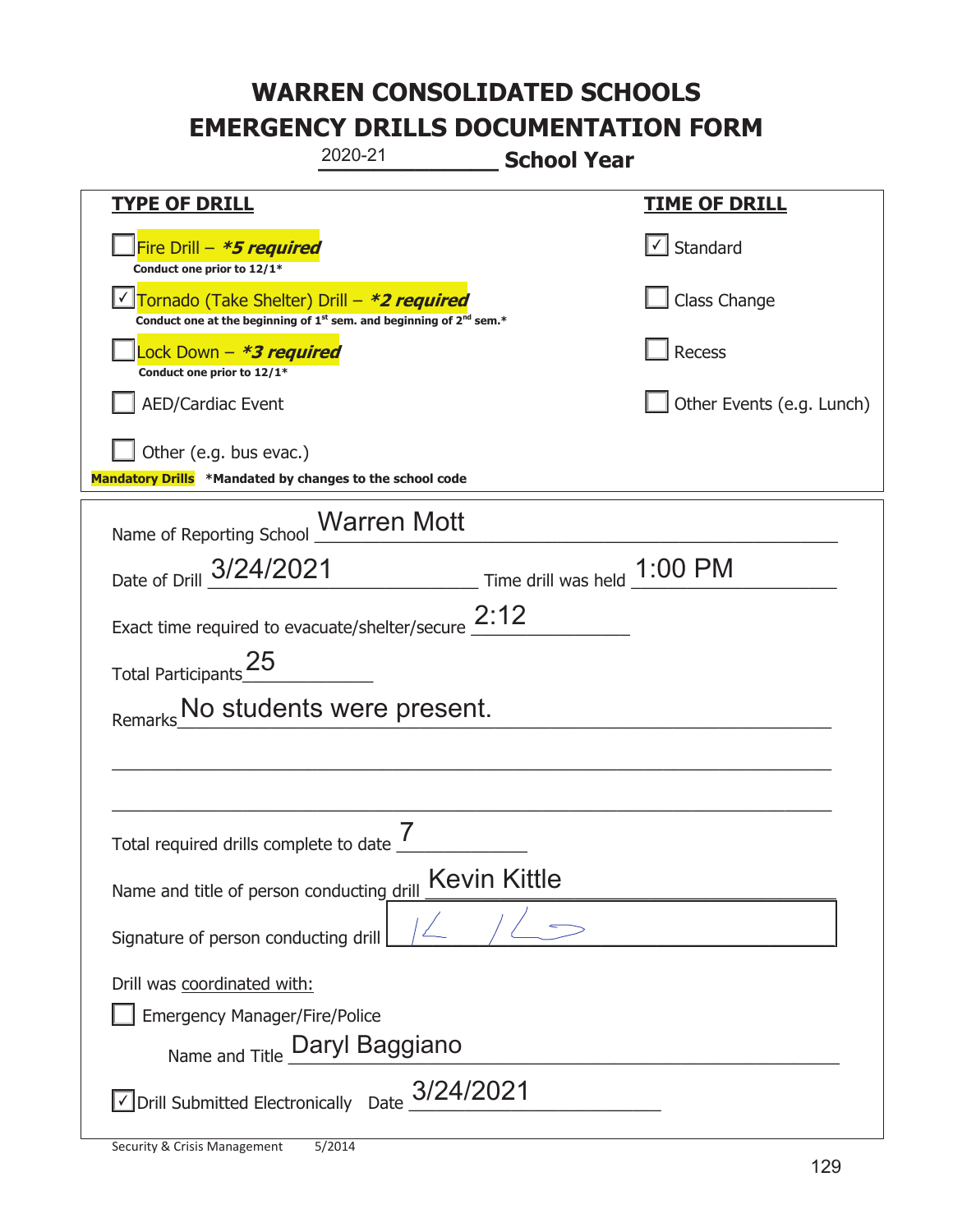| 2020-21<br><b>School Year</b>                                                                                                             |                           |  |  |
|-------------------------------------------------------------------------------------------------------------------------------------------|---------------------------|--|--|
| <b>TYPE OF DRILL</b>                                                                                                                      | <u>TIME OF DRILL</u>      |  |  |
| Fire Drill - *5 required<br>Conduct one prior to 12/1*                                                                                    | √ Standard                |  |  |
| Tornado (Take Shelter) Drill – *2 required<br>Conduct one at the beginning of 1 <sup>st</sup> sem. and beginning of 2 <sup>nd</sup> sem.* | Class Change              |  |  |
| Lock Down $-$ *3 required<br>Conduct one prior to 12/1*                                                                                   | Recess                    |  |  |
| <b>AED/Cardiac Event</b>                                                                                                                  | Other Events (e.g. Lunch) |  |  |
| Other (e.g. bus evac.)<br>Mandatory Drills *Mandated by changes to the school code                                                        |                           |  |  |
| Name of Reporting School Marren Mott High School                                                                                          |                           |  |  |
| Date of Drill 1/12/2021 Time drill was held 12:45                                                                                         |                           |  |  |
| Exact time required to evacuate/shelter/secure $\frac{4 \text{ min}}{4}$                                                                  |                           |  |  |
| Total Participants 13                                                                                                                     |                           |  |  |
| No students in the building. Adults reacted appropriately.                                                                                |                           |  |  |
|                                                                                                                                           |                           |  |  |
|                                                                                                                                           |                           |  |  |
| 6<br>Total required drills complete to date                                                                                               |                           |  |  |
| Kevin Kittle<br>Name and title of person conducting drill                                                                                 |                           |  |  |
| Signature of person conducting drill                                                                                                      |                           |  |  |
| Drill was coordinated with:                                                                                                               |                           |  |  |
| <b>Emergency Manager/Fire/Police</b>                                                                                                      |                           |  |  |
| Name and Title Daryl Bagiano                                                                                                              |                           |  |  |
| $\vee$ Drill Submitted Electronically Date $\_$ 1/12/2021                                                                                 |                           |  |  |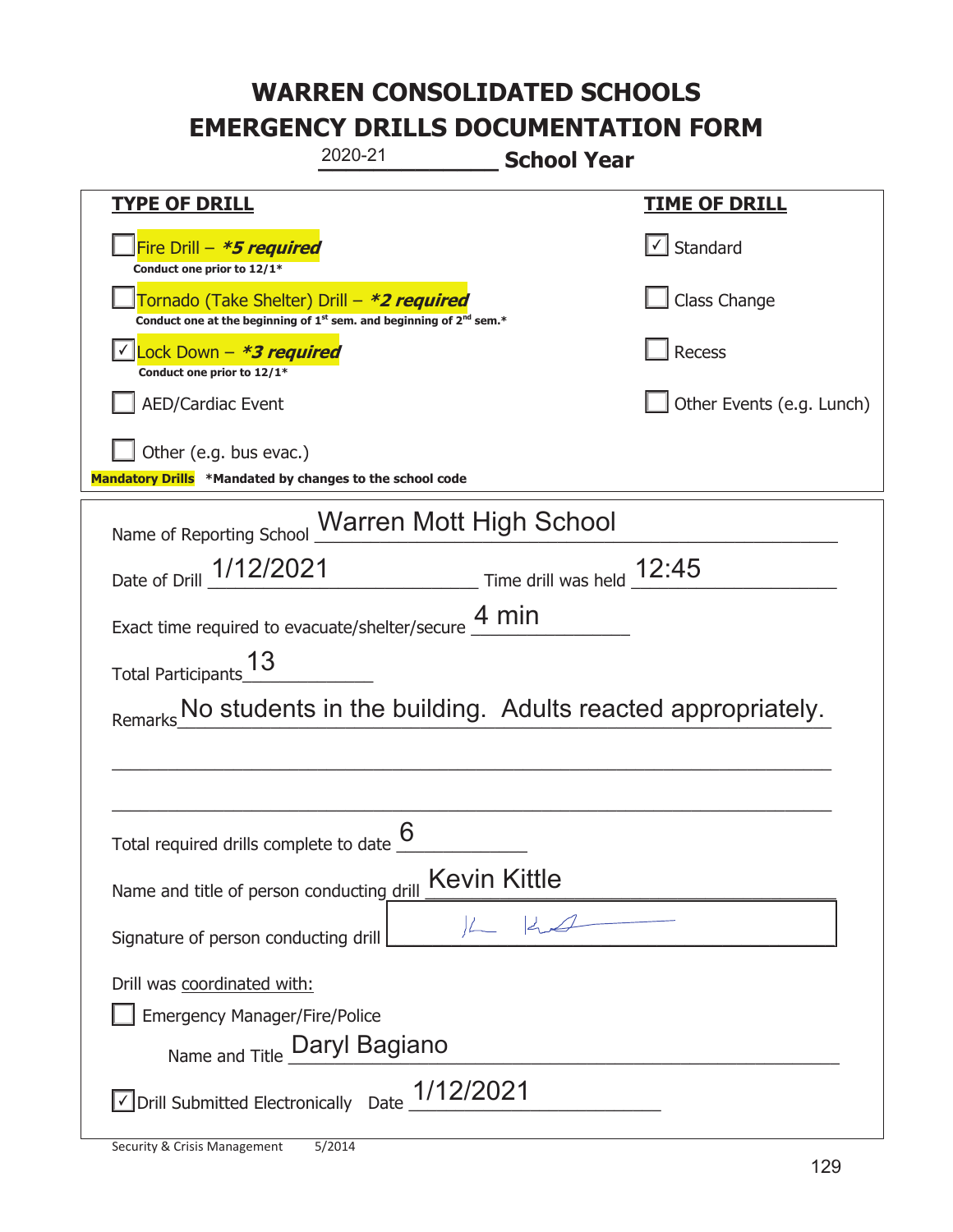| 2020-21<br><b>School Year</b>                                                                                                             |                           |  |  |
|-------------------------------------------------------------------------------------------------------------------------------------------|---------------------------|--|--|
| <b>TYPE OF DRILL</b>                                                                                                                      | <b>TIME OF DRILL</b>      |  |  |
| Fire Drill - *5 required<br>Conduct one prior to 12/1*                                                                                    | Standard                  |  |  |
| Tornado (Take Shelter) Drill - *2 required<br>Conduct one at the beginning of 1 <sup>st</sup> sem. and beginning of 2 <sup>nd</sup> sem.* | Class Change              |  |  |
| Lock Down - <b>*3 required</b><br>Conduct one prior to 12/1*                                                                              | Recess                    |  |  |
| <b>AED/Cardiac Event</b>                                                                                                                  | Other Events (e.g. Lunch) |  |  |
| Other (e.g. bus evac.)<br>Mandatory Drills *Mandated by changes to the school code                                                        |                           |  |  |
| Name of Reporting School Marren Mott High School                                                                                          |                           |  |  |
| Date of Drill 1/12/2021 Time drill was held 9:45 AM                                                                                       |                           |  |  |
| Exact time required to evacuate/shelter/secure $1:15$                                                                                     |                           |  |  |
| Total Participants <sup>25</sup>                                                                                                          |                           |  |  |
| No students were present.<br>Remarks                                                                                                      |                           |  |  |
|                                                                                                                                           |                           |  |  |
|                                                                                                                                           |                           |  |  |
| 5<br>Total required drills complete to date                                                                                               |                           |  |  |
| Name and title of person conducting drill                                                                                                 | <b>Kevin Kittle</b>       |  |  |
| $\langle$<br>Signature of person conducting drill                                                                                         |                           |  |  |
| Drill was coordinated with:                                                                                                               |                           |  |  |
| <b>Emergency Manager/Fire/Police</b>                                                                                                      |                           |  |  |
| Name and Title Daryl Bagiano                                                                                                              |                           |  |  |
| $\triangledown$ Drill Submitted Electronically Date $\underline{\hspace{1em}1/12/2021}$                                                   |                           |  |  |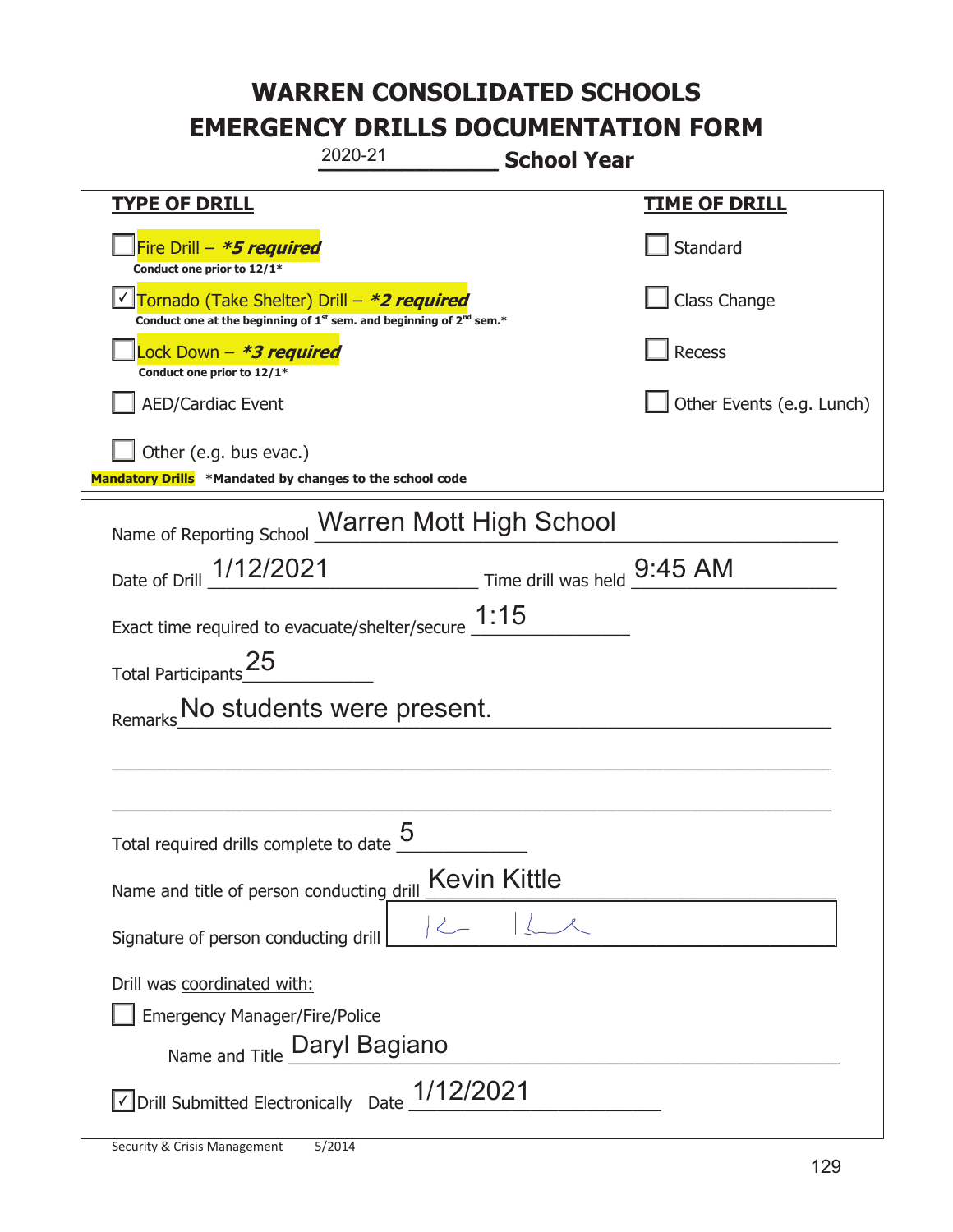| 2020-21                                                                                                                                   | <b>School Year</b>           |
|-------------------------------------------------------------------------------------------------------------------------------------------|------------------------------|
| <b>TYPE OF DRILL</b>                                                                                                                      | <u>TIME OF DRILL</u>         |
| Fire Drill - *5 required<br>Conduct one prior to 12/1*                                                                                    | √ Standard                   |
| Tornado (Take Shelter) Drill – *2 required<br>Conduct one at the beginning of 1 <sup>st</sup> sem. and beginning of 2 <sup>nd</sup> sem.* | Class Change                 |
| Lock Down - *3 required<br>Conduct one prior to 12/1*                                                                                     | Recess                       |
| <b>AED/Cardiac Event</b>                                                                                                                  | Other Events (e.g. Lunch)    |
| Other (e.g. bus evac.)                                                                                                                    |                              |
| Mandatory Drills *Mandated by changes to the school code                                                                                  |                              |
| Name of Reporting School Warren Mott High School                                                                                          |                              |
| Date of Drill 11/17/2020                                                                                                                  | Time drill was held 12:45 PM |
| 5 Min<br>Exact time required to evacuate/shelter/secure                                                                                   |                              |
| Total Participants <sup>23</sup>                                                                                                          |                              |
| Protocols were followed correctly.                                                                                                        |                              |
|                                                                                                                                           |                              |
|                                                                                                                                           |                              |
| ◢<br>Total required drills complete to date                                                                                               |                              |
| <b>Kevin Kittle</b><br>Name and title of person conducting drill                                                                          |                              |
| Signature of person conducting drill                                                                                                      |                              |
| Drill was coordinated with:                                                                                                               |                              |
| <b>Emergency Manager/Fire/Police</b>                                                                                                      |                              |
| Name and Title Officer Talos                                                                                                              |                              |
| 11/17/2020<br>√ Drill Submitted Electronically Date                                                                                       |                              |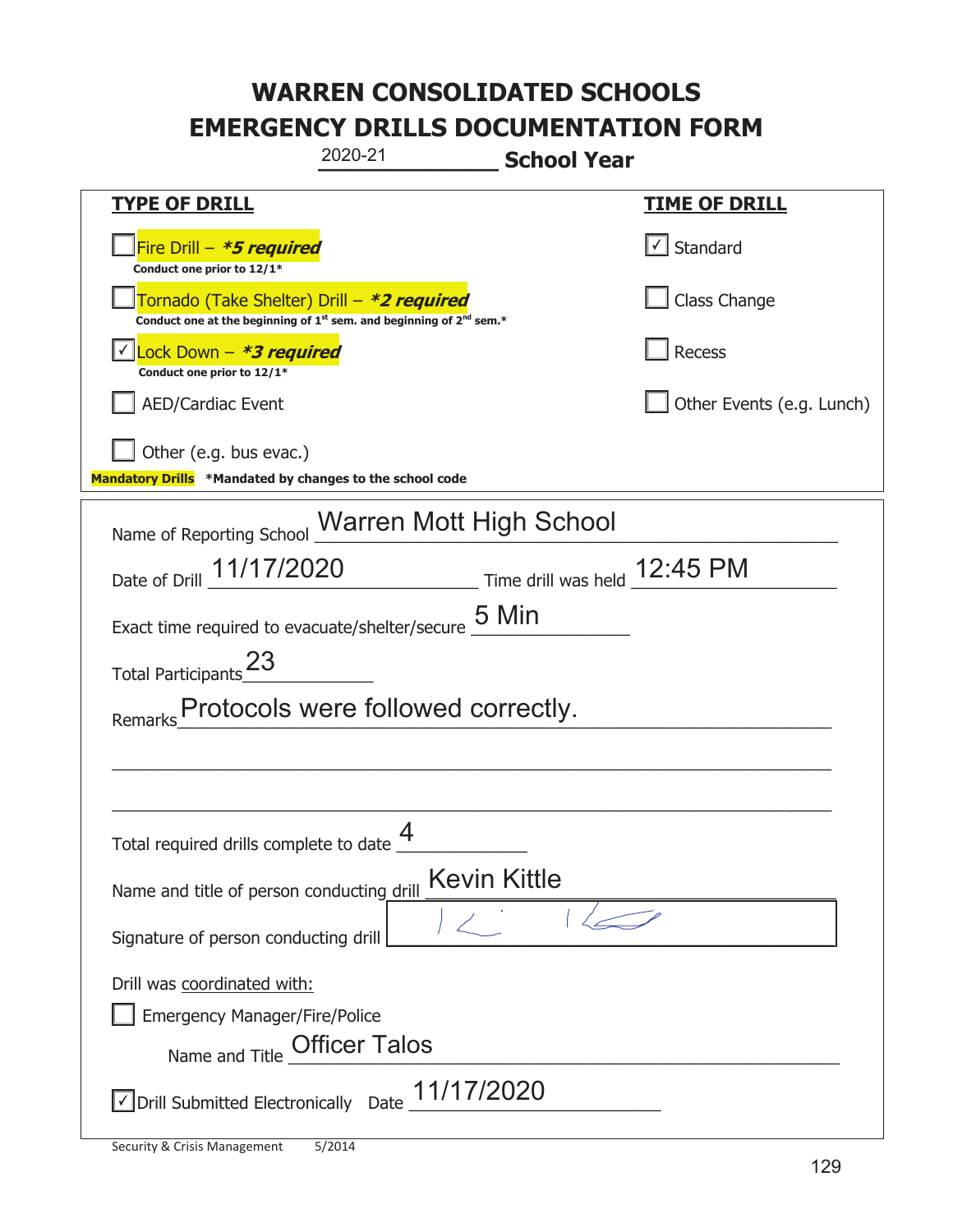| 2020-21<br><b>School Year</b>                                                                                                             |                           |  |  |
|-------------------------------------------------------------------------------------------------------------------------------------------|---------------------------|--|--|
| <b>TYPE OF DRILL</b>                                                                                                                      | <u>TIME OF DRILL</u>      |  |  |
| <u>√ Fire Drill – <i>*5 required</i></u><br>Conduct one prior to 12/1*                                                                    | √ Standard                |  |  |
| Tornado (Take Shelter) Drill – *2 required<br>Conduct one at the beginning of 1 <sup>st</sup> sem. and beginning of 2 <sup>nd</sup> sem.* | Class Change              |  |  |
| Lock Down – <b>*3 required</b><br>Conduct one prior to 12/1*                                                                              | Recess                    |  |  |
| <b>AED/Cardiac Event</b>                                                                                                                  | Other Events (e.g. Lunch) |  |  |
| Other (e.g. bus evac.)                                                                                                                    |                           |  |  |
| Mandatory Drills *Mandated by changes to the school code                                                                                  |                           |  |  |
| Name of Reporting School Warren Mott High School                                                                                          |                           |  |  |
| $\frac{11.00}{100}$ Time drill was held $\frac{11.00}{100}$<br>Date of Drill 11/16/2020                                                   |                           |  |  |
| Exact time required to evacuate/shelter/secure $1:15$                                                                                     |                           |  |  |
| Total Participants_27                                                                                                                     |                           |  |  |
| No students only staff present.                                                                                                           |                           |  |  |
|                                                                                                                                           |                           |  |  |
|                                                                                                                                           |                           |  |  |
| 3<br>Total required drills complete to date                                                                                               |                           |  |  |
| <b>Kevin Kittle</b><br>Name and title of person conducting drill                                                                          |                           |  |  |
| 1/2<br>Signature of person conducting drill                                                                                               |                           |  |  |
| Drill was coordinated with:                                                                                                               |                           |  |  |
| <b>Emergency Manager/Fire/Police</b>                                                                                                      |                           |  |  |
| Name and Title Bagiano                                                                                                                    |                           |  |  |
| $\vee$ Drill Submitted Electronically Date $11/17/2020$                                                                                   |                           |  |  |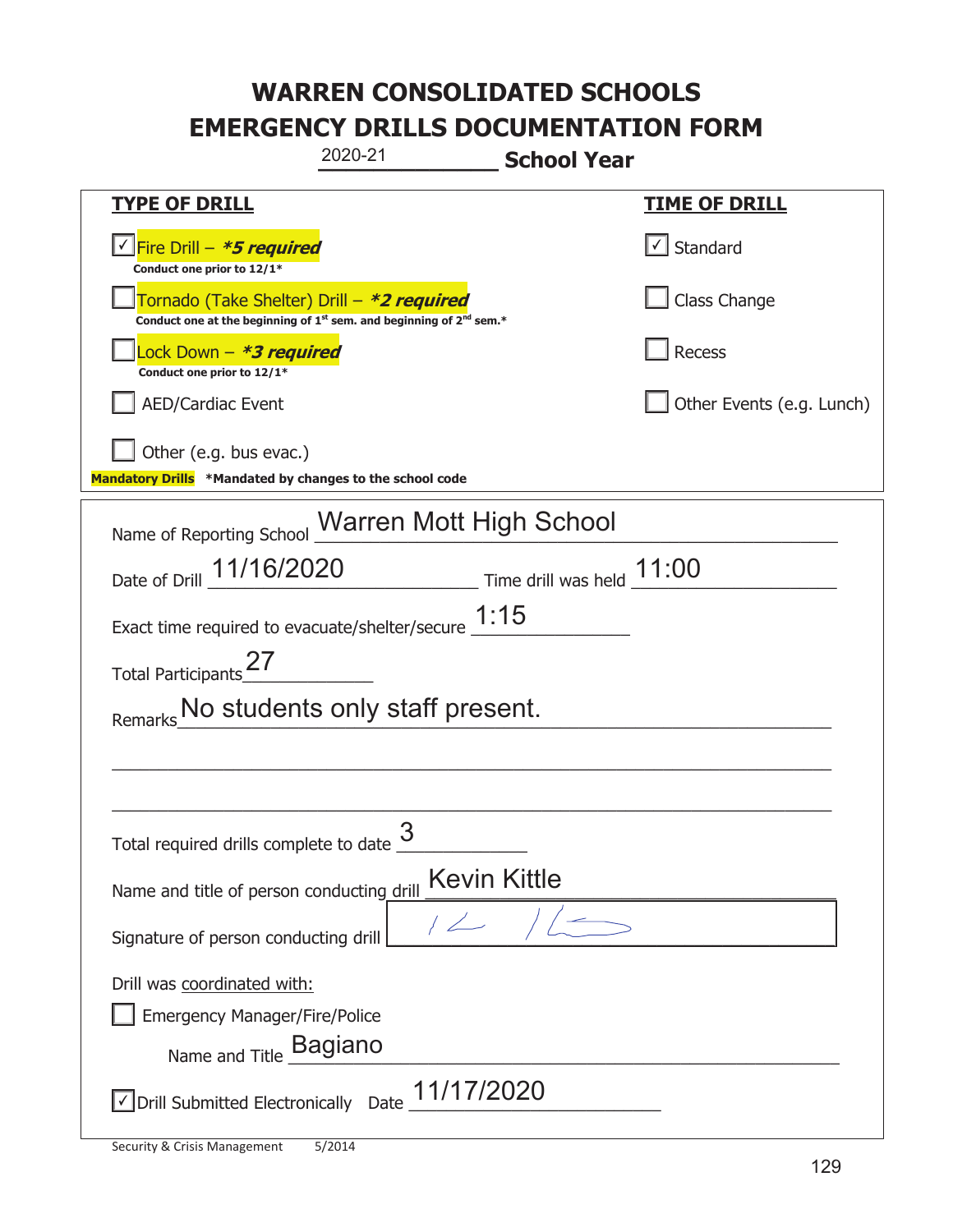|                                                                                    | 2020-2021                                                                                   | <b>School Year</b>                 |                           |
|------------------------------------------------------------------------------------|---------------------------------------------------------------------------------------------|------------------------------------|---------------------------|
| <b>TYPE OF DRILL</b>                                                               |                                                                                             |                                    | <u>TIME OF DRILL</u>      |
| Fire Drill - *5 required<br>Conduct one prior to 12/1*                             |                                                                                             |                                    | Standard                  |
| Tornado (Take Shelter) Drill – *2 required                                         | Conduct one at the beginning of 1 <sup>st</sup> sem. and beginning of 2 <sup>nd</sup> sem.* |                                    | Class Change              |
| Lock Down – <i>*<b>3 required</b></i><br>Conduct one prior to 12/1*                |                                                                                             |                                    | Recess                    |
| <b>AED/Cardiac Event</b>                                                           |                                                                                             |                                    | Other Events (e.g. Lunch) |
| Other (e.g. bus evac.)<br>Mandatory Drills *Mandated by changes to the school code |                                                                                             |                                    |                           |
| Name of Reporting School                                                           | <b>Kevin Kittle</b>                                                                         |                                    |                           |
| Date of Drill 10/13/2020                                                           |                                                                                             | $\_$ Time drill was held $\_$ 1:30 |                           |
| Exact time required to evacuate/shelter/secure $M/A$                               |                                                                                             |                                    |                           |
| Total Participants_N/A                                                             |                                                                                             |                                    |                           |
|                                                                                    | No students were present                                                                    |                                    |                           |
|                                                                                    |                                                                                             |                                    |                           |
|                                                                                    |                                                                                             |                                    |                           |
| Total required drills complete to date $\frac{2}{3}$                               |                                                                                             |                                    |                           |
| Name and title of person conducting drill                                          | Kevin Kittle                                                                                |                                    |                           |
| Signature of person conducting drill                                               |                                                                                             | 2/12                               |                           |
| Drill was coordinated with:                                                        |                                                                                             |                                    |                           |
| <b>Emergency Manager/Fire/Police</b>                                               |                                                                                             |                                    |                           |
|                                                                                    | Name and Title Officer Baggiano                                                             |                                    |                           |
| $\sqrt{\text{Drill}}$ Submitted Electronically Date $\underline{\text{10}}/30/20$  |                                                                                             |                                    |                           |